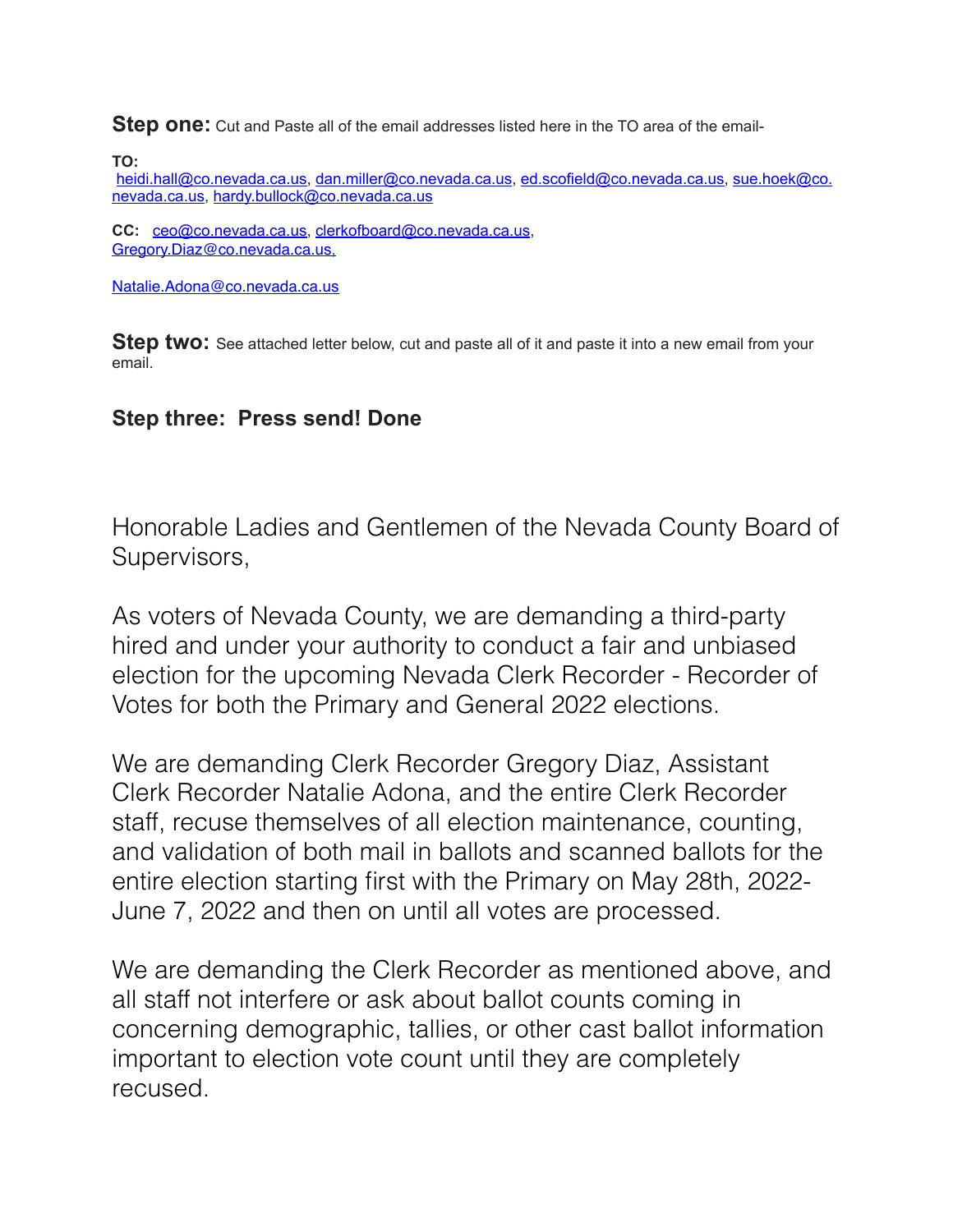Cal. Govt. Code § 25201 provides as follows: "Subject to the provisions of the elections Code, the board may establish, abolish, and change election precincts, appoint inspectors, clerks, and judges of election, canvass all election returns, declare the result, and order the county elections official to issue certifications of election."

The Nevada County Board of Supervisors has the right and authority to make this happen, and they must for the sake of the integrity, transparency, and fairness of this election. Or, We The Concerned Citizens Of Nevada County, will demand an automatic audit immediately following this election.

The third-party vendor of the Hart Machines were brought in under contract agreement Resolution No. 19-325 to offer support for the November 5, 2019 Assembly District 1 Special General Election upon the purchase of the new machines. Can this same vendor support be offered for the Primary and General Elections because of this elections circumstances and the knowledge of the machines?

Our list of concerns:

-Nevada County Clerk Gregory Diaz, the Assistant Clerk Recorder Natalie Adona- candidate for the office of Clerk Recorder- Recorder of Votes, and the election staff with in the Clerk Recorders office and under the guidance of the Clerk and Assistant to be authorized to count and process the votes of the candidate Natalie Adona seeking this office that holds elections

-Upholding fairness and unbiased to other candidates on the ballot running for the Nevada County Clerk Recorder - Recorder of Votes that are not privilege to the same election process and